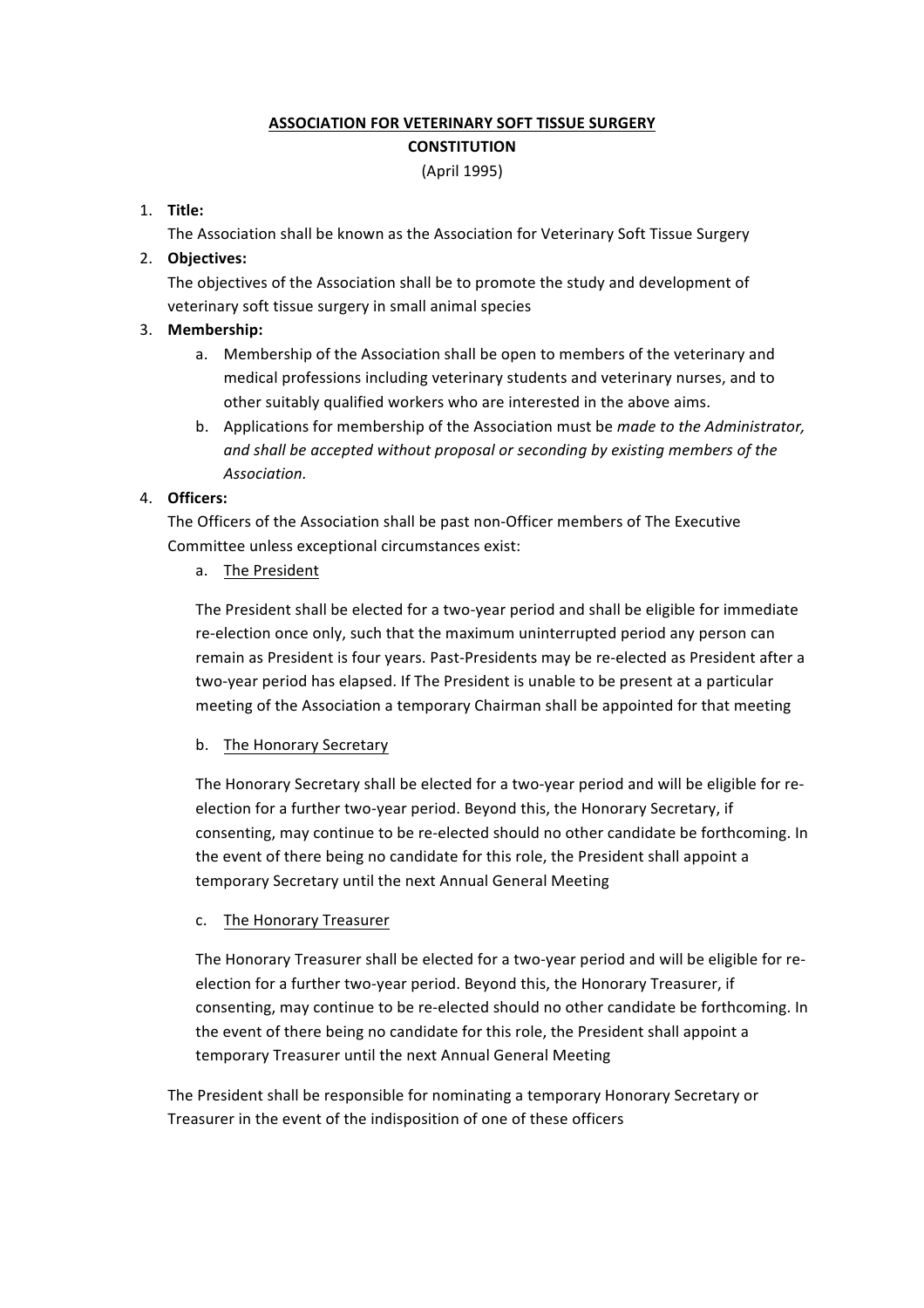#### 5. **Executive committee:**

- a. The Executive Committee shall consist of the President, Honorary Secretary, Honorary Treasurer and four other individuals elected from the membership (this includes past Presidents, past Secretaries and past Treasurers). The four non-Officer members of the Executive Committee shall be elected for a two-year period and will be eligible for re-election for a further two-year period
- b. The Committee shall have the power to co-opt further members or to set up subcommittees for special purposes, provided that if these members of sub-committee are to continue to serve in the next year they shall be submitted to the Annual General Meeting for approval and election by the Association
- c. The AVSTS Administrator shall be selected by the Officers, who must ensure their suitability for the role. The Administrator is to be paid by the Association to coordinate the Executive committee and perform all administrative tasks required to ensure the successful running of the Association, for an appropriate rate with an RPI increase yearly. Any changes to this rate must be agreed by a two-thirds majority of members present at the Annual General Meeting. The Administrator's role shall be terminated at their request, or by a two-thirds majority vote by members at the Annual General Meeting or a Special General Meeting called by members for this purpose. The Honorary Secretary will fulfil the role of AVSTS Administrator until a suitable replacement candidate can be found.

# **6. Elections:**

Nominations for the election of Officers and the Organizing Committee must be proposed and seconded and have the consent of the nominees. Any necessary elections shall be held at the Annual General Meeting

# 7. **Subscription:**

- a. The amount of the annual subscription for the succeeding year shall be reviewed annually by the Honorary Treasurer and approved by the Annual General Meeting
- b. Subscriptions shall be due immediately following the Annual General Meeting, or in the case of new members, upon election
- c. Members whose subscriptions are more than two years in arrears shall cease to be members
- d. The onus is with the individual member to maintain his or her subscription
- e. Should the Association be declared insolvent, all members shall be held to be equally responsible for the Association's debts, up to a maximum sum of twice the annual subscription per member

# 8. **Meetings:**

- a. Ordinary General Meetings shall normally be held not less than twice yearly
- b. The Annual General Meeting of the Association shall be held not less than nine months and not more than fifteen months after the previous Annual General Meeting. The business shall include:
	- i. The minutes of the previous AGM
	- ii. The President's report
	- iii. The Honorary Secretary's report
	- iv. The Honorary Treasurer's report
	- v. Reports from any sub-committee